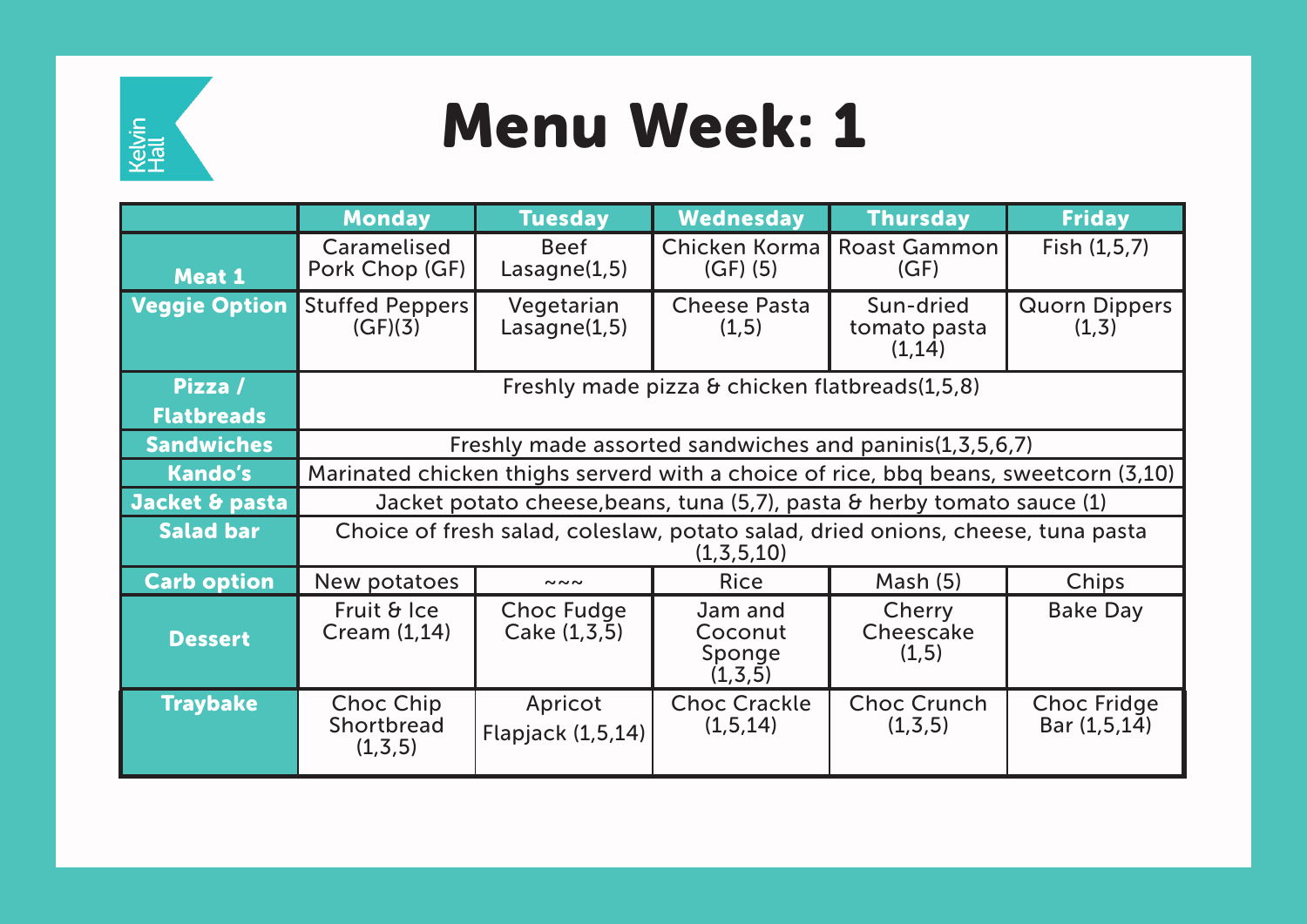

## Menu Week: 2

|                              | <b>Monday</b>                                                                                    | <b>Tuesday</b>                                                | <b>Wednesday</b>                                  | <b>Thursday</b>                                           | <b>Friday</b>                        |  |  |
|------------------------------|--------------------------------------------------------------------------------------------------|---------------------------------------------------------------|---------------------------------------------------|-----------------------------------------------------------|--------------------------------------|--|--|
| <b>Meat 1</b>                | Sausage (1,14)                                                                                   | Steak Pie (1,5)                                               | Chicken<br>Jalfrezi (GF)<br>(14)                  | <b>Roast Beef</b><br>& Yorkshire<br>Pudding (GF)          | <b>Southern Fried</b><br>Chicken (1) |  |  |
| <b>Veggie Option</b>         | Veggie Sausage<br>(1, 14)                                                                        | Cheese +<br>Tomato<br>Omelette (GF)<br>(3, 5)                 | Quorn and<br>Mushroom<br>Stroganoff<br>(3, 5, 10) | Cheese and<br>Onion Pasty (1,<br>3, 5)                    | <b>SF Quorn Fillet</b><br>(1, 3, 5)  |  |  |
| Pizza /<br><b>Flatbreads</b> | Freshly made pizza & chicken flatbreads(1,5,8)                                                   |                                                               |                                                   |                                                           |                                      |  |  |
| <b>Sandwiches</b>            | Freshly made assorted sandwiches and paninis(1,3,5,6,7)                                          |                                                               |                                                   |                                                           |                                      |  |  |
| <b>Kando's</b>               | Marinated chicken thighs serverd with a choice of rice, bbq beans, sweetcorn (3,10)              |                                                               |                                                   |                                                           |                                      |  |  |
| Jacket & pasta               | Jacket potato cheese, beans, tuna (5,7), pasta & herby tomato sauce (1)                          |                                                               |                                                   |                                                           |                                      |  |  |
| <b>Salad bar</b>             | Choice of fresh salad, coleslaw, potato salad, dried onions, cheese, tuna pasta<br>(1, 3, 5, 10) |                                                               |                                                   |                                                           |                                      |  |  |
| <b>Carb option</b>           | Mash (5)                                                                                         | <b>New Potatoes</b>                                           | <b>Rice</b>                                       | <b>Roast Potato</b>                                       | Chips                                |  |  |
| <b>Dessert</b>               | Raspberry<br>Flapjack (1, 5)                                                                     | <b>Choc Fudge</b><br><b>Strawberry</b><br>Cheesecake<br>(1,5) | <b>Iced Cornflake</b><br>(1,5)                    | Chocolate and<br><b>Strawberry</b><br><b>Whirl (5,14)</b> | <b>Bake Day</b>                      |  |  |
| <b>Traybake</b>              | Choc Chip<br>Shortbread<br>(1, 3, 5)                                                             | Apricot Flapjack<br>(1, 5, 14)                                | <b>Choc Crackle</b><br>(1, 5, 14)                 | <b>Choc Crunch</b><br>(1, 3, 5)                           | <b>Choc Fridge</b><br>Bar (1,5,14)   |  |  |